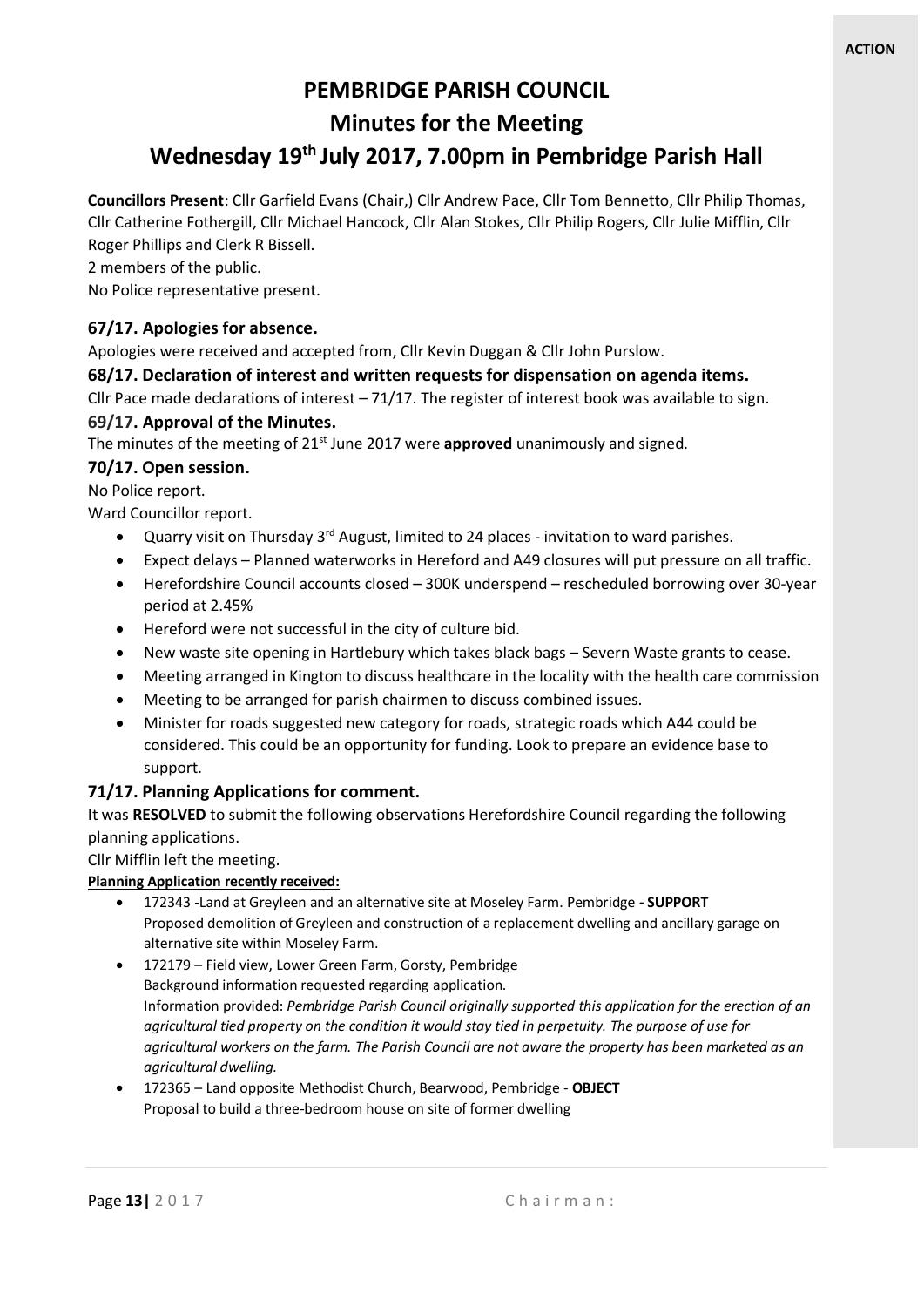Comment: *Whilst Pembridge Parish Council are sympathetic to the local need, it cannot support the application as it conflicts with national planning policy, the Core strategy and the emerging NDP as a greenfield site.*

- 172297 Arrowvale works, Shobdon, Nr Leominster HR6 9NN. **- SUPPORT** Proposed new industrial storage building
- 172253 Land at Townsend farm, East street, Pembridge. Proposed 5 dwellings with garages. Formation of vehicular access.

Comment: **- SUPPORT**

- *This site conforms with the emerging Pembridge NDP and this application plus subsequent phases, which the agent advised councillors would include some 2 bed housing, provides a mix of housing*
- *As the site alone is unlikely to provide S106 funding, the Parish Council would recommend a coordinated commitment from all applications in the same proximity to fund highway improvements.*
	- o *Movement of the 30mph speed restriction extended on the A44 to the edge of the developments*
	- o *Inclusion of the design and technical advice required for the TRO & highway improvements*
- *Some Councillors thought the design to be linear*
- *The highway entrance may be inadequate and concerns were expressed for safety. Supporting documentation should be available at the time of registering; for example, no ecology report, visual impact report or heritage statement were available*
- 172233 Land at the rear of the Gables, East street, Pembridge. Proposed 5 detached dwellings with garages, formation of vehicular access.
- 172242 Land at the rear of the Gables (Plot 7), East Street, Pembridge Proposed erection of 1 self-build dwelling with garage on plot 7 off new vehicular access.
- 172234 Land rear of the Gables (Plot 1), East street, Pembridge, Proposed 1 self-build dwelling and garage on plot 1. Comment for above applications land rear Gables, 172233/172242/172234 as follows: **SUPPORT**
	- *This site conforms with the emerging Pembridge NDP and provides a mix of housing*
	- *As the site alone is unlikely to provide S106 funding, the Parish Council would recommend a coordinated commitment from all applications in the same proximity to fund highway improvements.*
		- o *Movement of the 30mph speed restriction extended on the A44 to the edge of the developments*
		- o *Inclusion of the design and technical advice required for the TRO & highway improvements*
	- *Supporting documentation should be available at the time of registering; for example, no ecology report, visual impact report or heritage statement were available*
- 171829 Little Sherrington, Bearwood, HR6 9EG. **- SUPPORT** Proposed change of use and alterations to form ancillary dwelling.
- 172178 Land adjacent East view, East Street, Pembridge **- SUPPORT**
- Application for variation of condition 2 of P152540/F to make alterations to plans for plot 2.

### **Recent Planning Applications recently considered awaiting determination:**

- 171936 Land forming part of Milton Farm, Pembridge, Herefordshire. **SUPPORT** The proposed erection of three additional poultry buildings, eight feed bins and associated developments.
- 172128 Bargates, East Street, Pembridge HR6 9HB. **SUPPORT**
- Works to copper beech & ash trees
- 172008 Weston Cottage, Weston, Pembridge HR6 9JE- **SUPPORT** Proposed erection of single storey rear extension and replacement front porch.
- 171335 Land adjacent The Old Stores, The Square, Pembridge HR6 9EA**- SUPPORT** Erection of dwelling

#### **Planning Decisions made:**

• 171652 – Pinecroft, Pembridge, HR6 9DU – **SUPPORT - APPROVED** Proposed garden store and extension onto existing garage (retrospective)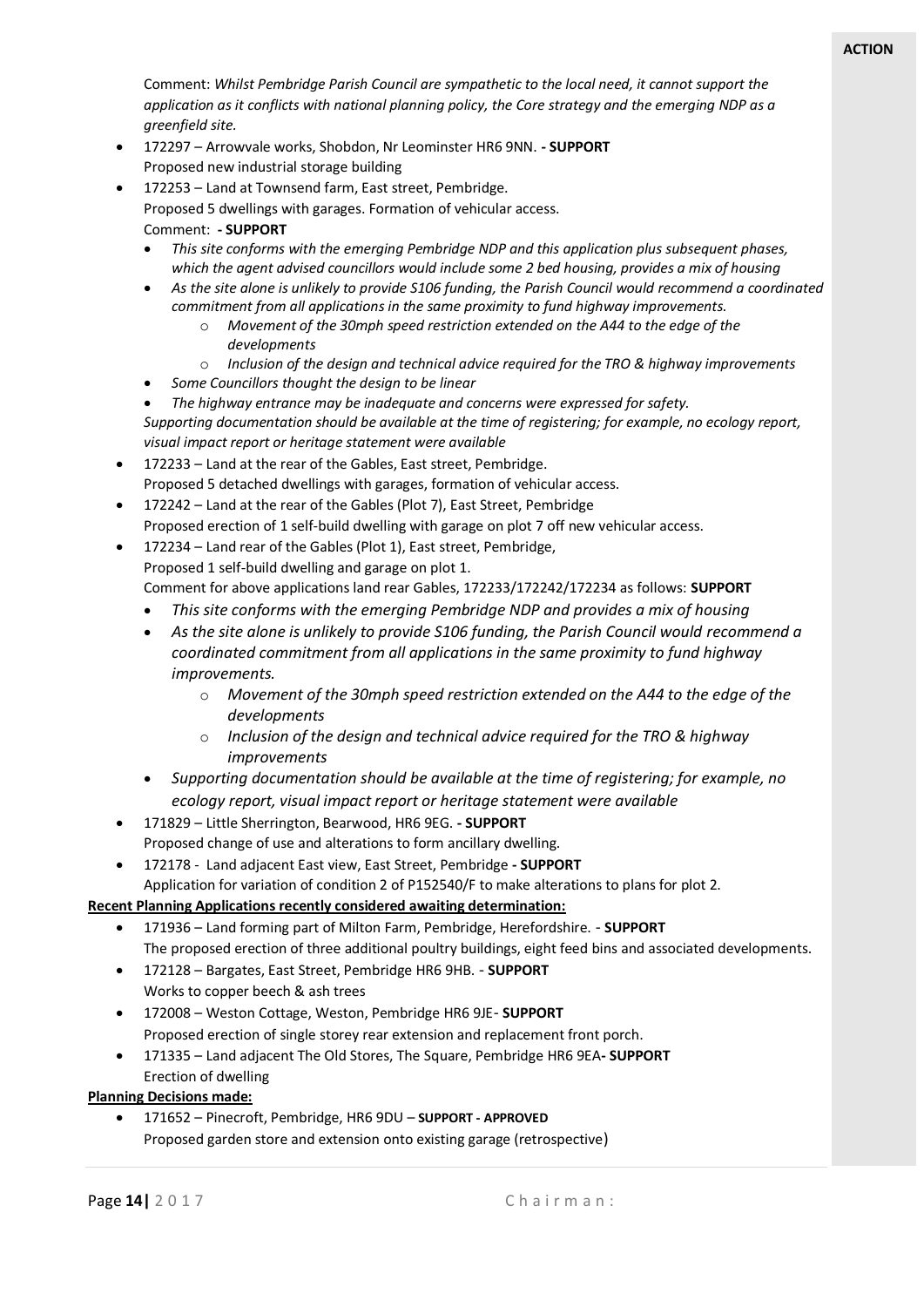Clerk /GE

|                                                                                     | 171203 - The Old Post Office - East Street, Pembridge, HR6 9HA- SUPPORT - APPROVED with Conditions |
|-------------------------------------------------------------------------------------|----------------------------------------------------------------------------------------------------|
|                                                                                     |                                                                                                    |
|                                                                                     |                                                                                                    |
|                                                                                     |                                                                                                    |
|                                                                                     |                                                                                                    |
|                                                                                     |                                                                                                    |
|                                                                                     |                                                                                                    |
|                                                                                     |                                                                                                    |
|                                                                                     |                                                                                                    |
|                                                                                     |                                                                                                    |
| £32588.26                                                                           |                                                                                                    |
| £5943.15                                                                            |                                                                                                    |
| £11784.58                                                                           |                                                                                                    |
|                                                                                     |                                                                                                    |
| Herefordshire Council Lengthsman grant Q4 16/17<br>£ 2293.99                        |                                                                                                    |
|                                                                                     | Requests for payment: - Council Approved the payment of outstanding accounts relating to June 2017 |
| Toilet Cleaner salary for July & August 2017 as previously agreed by Parish Council |                                                                                                    |
| Clerk's salary for July & August 2017 as previously agreed by Parish Council        |                                                                                                    |
| NEST pension contribution as per agreed payment schedule                            |                                                                                                    |
|                                                                                     | £ 28.00                                                                                            |
|                                                                                     | $£863.00 + VAT$                                                                                    |
|                                                                                     | $£695.00 + VAT$                                                                                    |
|                                                                                     | £ 63.75                                                                                            |
|                                                                                     | £ $26.14 + VAT$                                                                                    |
|                                                                                     | £ 46.00                                                                                            |
|                                                                                     | £200.00                                                                                            |
|                                                                                     | £270.00                                                                                            |
|                                                                                     | £ 35.00 +VAT                                                                                       |
|                                                                                     | Road closure at East Street overnight on 25 <sup>th</sup> July for planned water works.            |

Cllr Hancock returned to the meeting.

### **72/17. Update on the Neighbourhood Development Planning (NDP).**

Cllr Pace reported Herefordshire Council have prepared their reports and at the recent PNDP meeting the Regulation 14 six-week consultation period had been agreed  $11<sup>th</sup>$  August – 25<sup>th</sup> September 2017. Documents will be available in the Old Steppes, the Café on Bridge Street and the Church, on the Parish Council website and with the clerk, the chairman, the NDP group chairman and ward councillor. Response forms will be collected and feedback resolved. The plan will return to PC if there are significant changes required.

### **73/17. Car Park and Toilets transfer**.

Councillors **AGREED** to sign the contract and transfer documents for ownership of the car park and toilets. Cllr Evans and the Clerk signed. *Clerk to forward to solicitors*.

## **74/17. Village Green.**

PiPs will be replacing the old bins on the western side.

Confirmation the land is mowed once a year by a local farmer for hay. PiPs mow paths throughout the year. Strimming of nettles is done on riverbanks. The fight against balsam continues an is pulled regularly. The boardwalk is cleaned regularly with appropriate materials, not bleach. Council **Resolved** PiPs continue to manage the village green and a vote of thanks was passed.